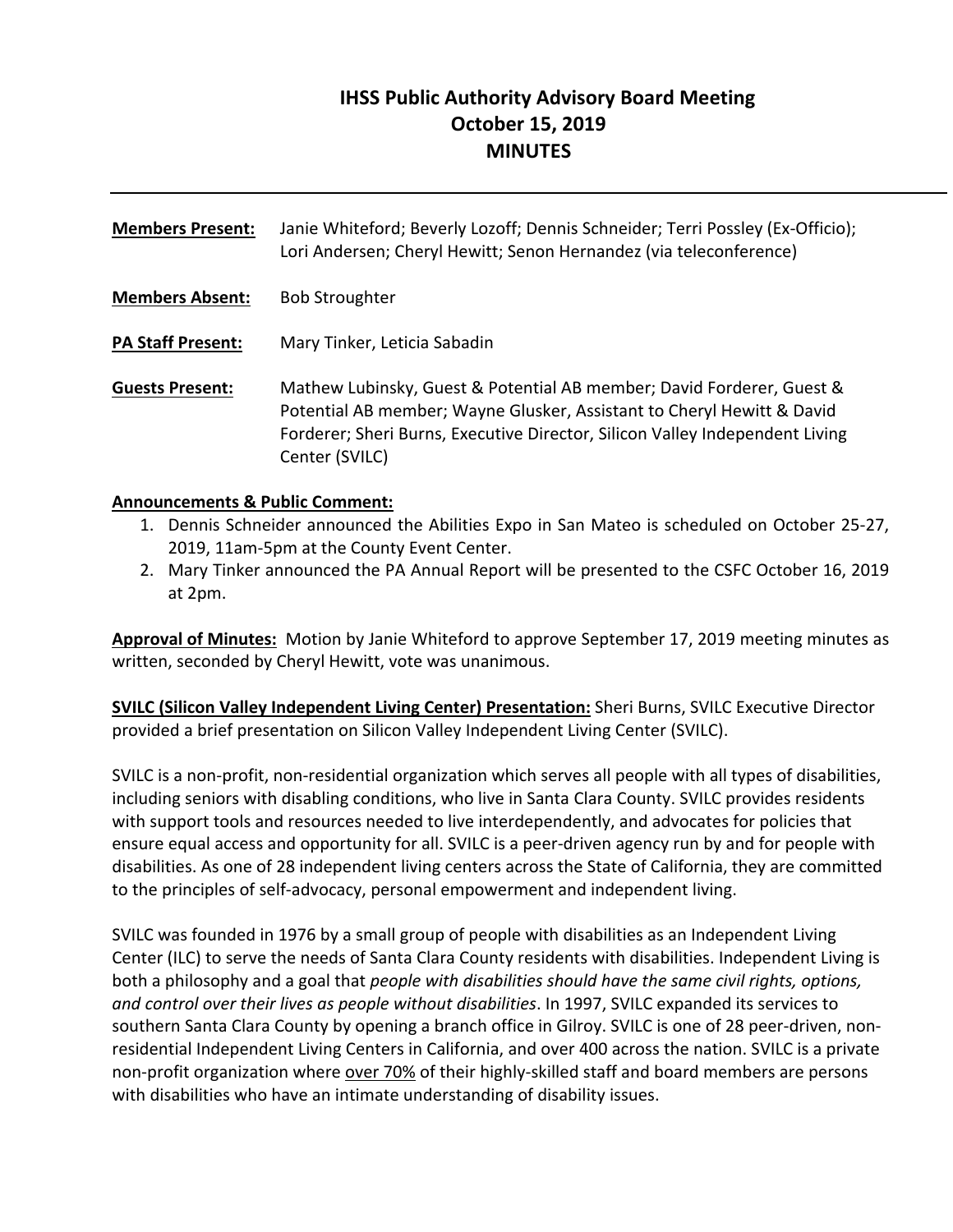# *Centers for Independent Living*

The birth of the independent living movement has been attributed to a group of students at U.C. Berkeley with disabilities. In 1962, the first severely disabled student, Ed Roberts, was admitted to U.C. Berkeley. By 1969, there were twelve severely disabled students. The medical surroundings were familiar to the new tenants, who had spent countless days and nights in custodial institutions. In 1972, the first **Center for Independent Living** was founded by disability activists, led by Ed Roberts, in Berkeley, California. These Centers were created to offer peer support and role modeling, and are run and controlled by persons with disabilities. According to the Independent Living (IL) approach, the example of a peer, somebody who has been in a similar situation, can be more powerful than a non‐ disabled professional's interventions in analyzing one's situation, in assuming responsibility for one's life and in developing coping strategies.

According to the IL Movement, with peer support, everyone ‐ including persons with extensive developmental disabilities ‐ can learn to take more initiative and control over their lives. For example, peer support is used in Independent Living Skills training where people living with their families or in institutions learn how to run their everyday lives in preparation for living by themselves. The results of some of the efforts of these disability advocates, and those who followed, include:

- The Rehabilitation Act of 1973, which first authorized independent living centers and programs, was signed into law.
- Many advocates consider Section 504 of the Rehabilitation Act of 1973 the nucleus of all ensuing progress in obtaining disability rights.
- The Americans with Disabilities Act was signed into law.

# *Information + Referral*

SVILC understands that their services do not address the needs of everyone, and therefore we will do their best to provide accurate and complete information and a referral to another organization that may be able to better serve you. This service is available to persons with a disability, their family, caregiver, or any other individual, organization, or the general public, with a request for information and referral.

Examples include information and referral on the following:

- Products
- Services
- Equipment
- Training
- Legislation
- civil rights
- referrals to other agencies
- and more

SVILC's I/R Specialist and/or experienced staff will respond to your request, provide you with additional resources, or help you research your question to provide you the answers you seek!

# *Programs & Services*

- Community Transition Program
- Stepping Stones Program
- Peer Support
- Assistive Technology & Device Lending Library
- Personal Care Attendant Services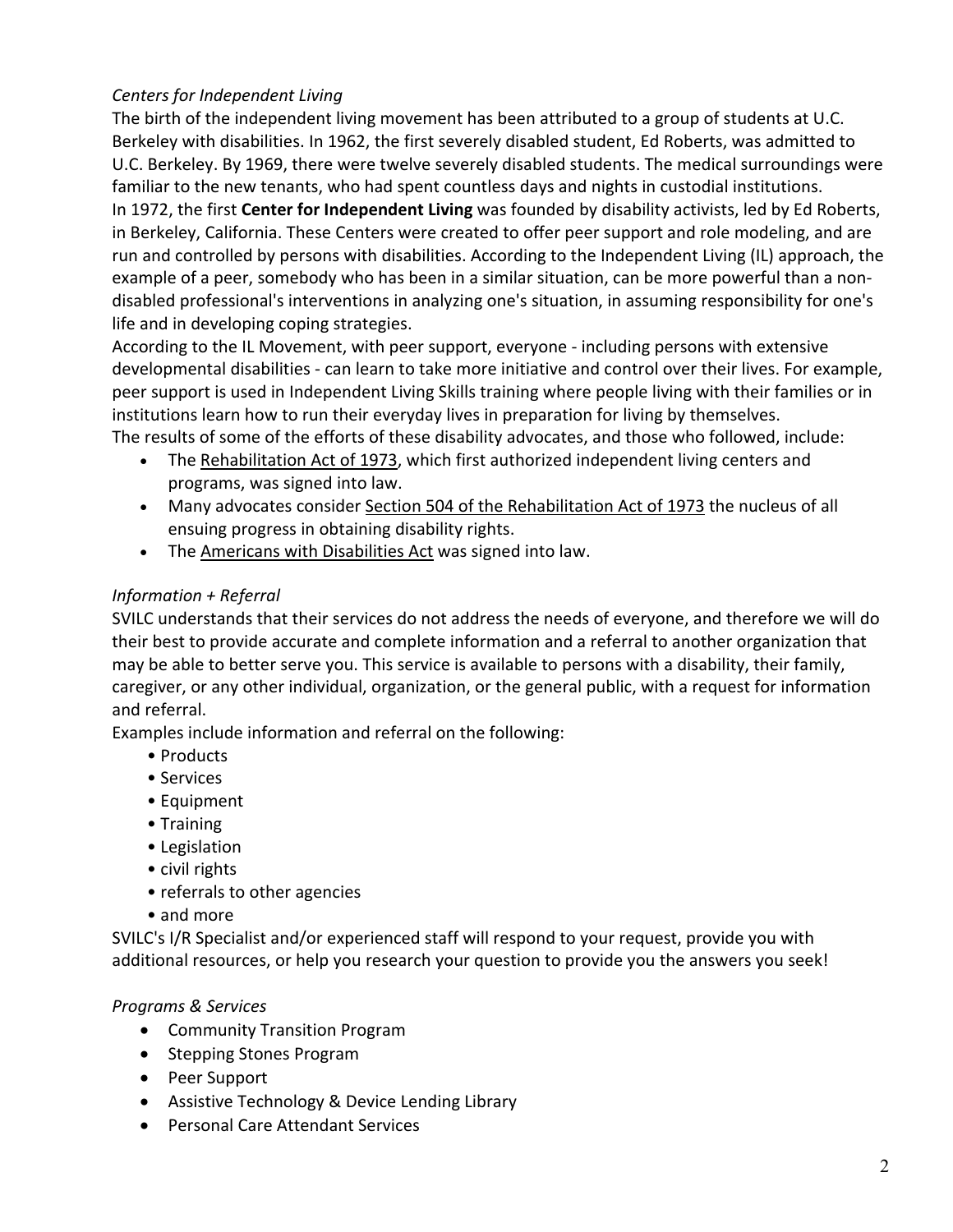- Youth Leadership
- Housing Search Assistance
- Independent Living Skills Training

In addition they play a key part with the Second Harvest Food Bank and they assist and have services for Emergency Food & Rental assistance (generators).

Sheri mentioned that they also do benefits counselling, legal assistance and they are participating in the new CAL Fresh Program.

#### *Quick Match Registry (something like Private Pay)*

Program called MATCH Registry to help and assist SVILC clients in obtaining a care provider. This service is for SVILC clients only.

SVILC will assist the client with the interview process, especially when it is the first time for clients. SVILC will also assist with:

‐screening

‐reference checks

‐DOJ background (not mandatory)

‐IHSS enrolment

‐Recruitment of care providers with Nursing programs and through INDEED and Craigslist.

The client is the employer, they negotiate the hourly rate and pay the care provider.

Currently there are 22 full time, fully operational providers, and about 4‐5 part‐time providers on the Quick Match Registry.

#### *Community Transition Program*

SVILC's Community Transition Program services provide comprehensive care coordination, and intensive case management and monitoring to facilitate tailored transition services for persons with disabilities into a community living setting.

Community Transition Program staff are highly skilled professionals with expertise in delivering holistic, peer based, and wrap around services:

- • *Independent Living Health Plan Training* for health plan professionals;
- *Needs Assessment* to determine service plan, if applicable:
- *Care Transition Services and Community Living Services* for those Long Term Care (LTC) facility residents choosing to transition;

• *Options Counseling and Community Living Services* for those at risk of institutionalization and/or frequent users of high cost urgent care and short term hospitalization benefits for lack of adequate Long Term Services and Supports (LTSS);

• And, crucial ancillary Core Independent Living Services, including; Peer Support (peer led Stepping Stones Program), Personal Care Attendant (PCA) Management, Assistive Technology, Independent Living Skills Training, Housing, and Self‐Advocacy.

They offer workshops in 4 San Jose area Senior Centers:

‐Berryessa Community Center

‐Camden Community Center

‐Alviso Community Center

‐Vista/Santa Clara Blind Center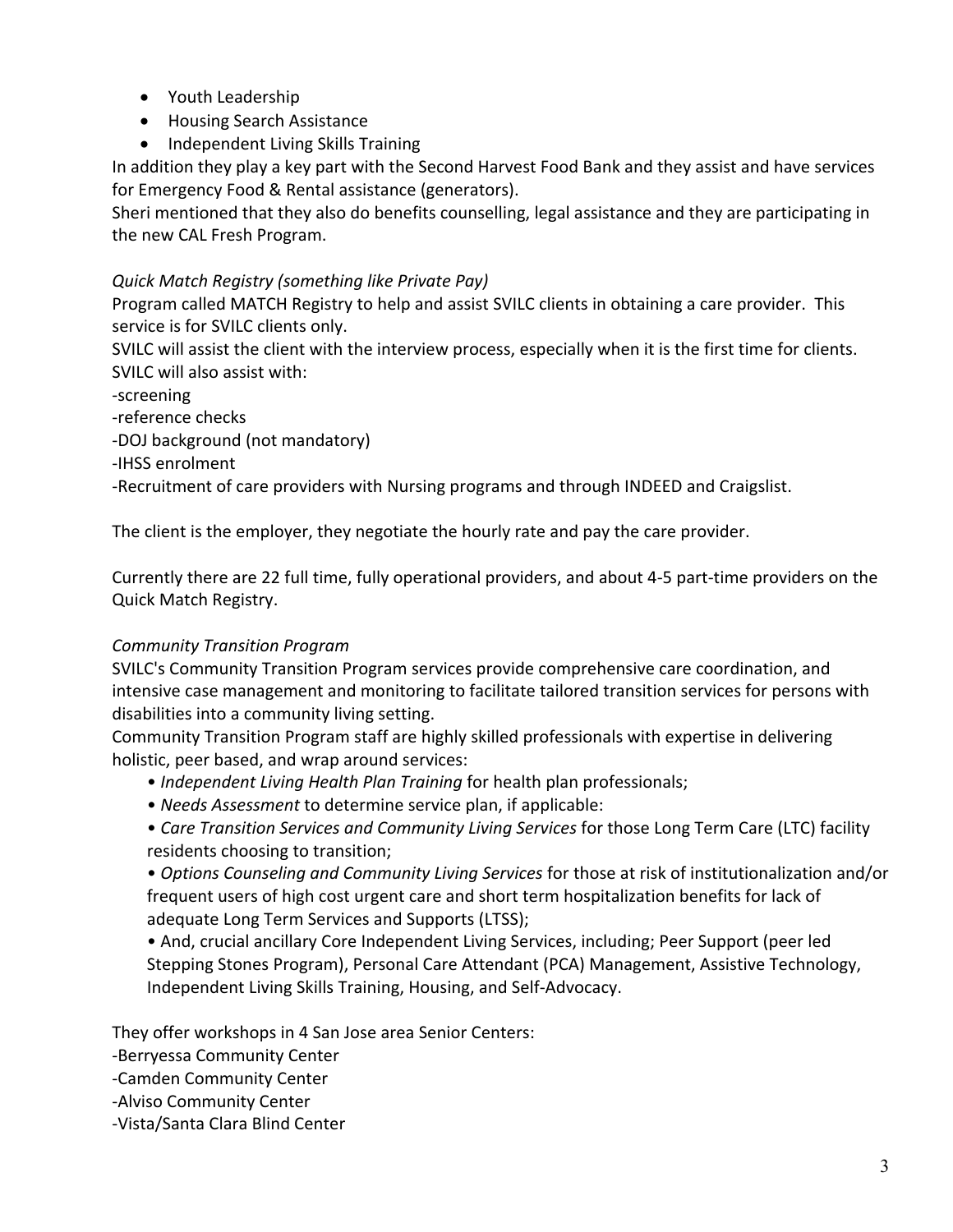Sheri also shared that she is an advocate and quite involved with systems change/advocacy. She is the Region 9 representative who addressed Federal bills as well as local bills. A need not being met is the fact that we need more care providers!

**CAPA Report:** CAPA met in Sacramento September 19th.

**EVV/ETS:** CDSS is encouraging providers to access the Electronic Services Portal and Electronic Timesheets as a method of finding information and training on ETS. Santa Clara is schedule to be part of waive 3 which is scheduled for May/June 2020 implementation.

However, due to a huge rush by providers to submit their electronic timesheets statewide and consumers approving timesheets the system went down. It was not able to handle the influx of users and CDSS sent emails and posted flyers requesting patience and waiting a couple days to submit timesheets.

CAPA asked CDSS: How does the recent EVV guidance from the feds affect the state's implementation plans? This guidance indicates that (1) in‐home caregivers are not subject to EVV requirements under the federal law, but that states may impose additional restrictions and (2) web-based timesheet systems which collect time and location of service from providers and authenticated by the beneficiary does not, alone, provide the information necessary for EVV, meaning that California's process for EVV may not be federally compliant. Is the state issuing any type of notice or information to IHSS consumers or providers in response to the federal guidance?

CDSS Responded: DHCS and CDSS are in process of getting clarification from CMS. Once clarification is obtained the state will communicate to stakeholders on any EVV changes. The EVV pilot is moving forward in Los Angeles, and CDSS is meeting with Wave 1 counties for a kickoff in September. CDSS is working on translations of webcasts now. Lancaster is now 82% enrolled in the portal. EVV is required for all Medicaid-funded personal care services by January 1, 2020 and for home health services by January 1, 2023, unless the state receives a CMS authorized "good faith effort (GFE)" exemption. California will submit a GFE request prior to November

**CAPA Staff Training Day:** Was held September 18th in Yolo County with a

**Public Authority Admin Funding:** The CAPA Board unanimously approved a proposal for the FY 19/20 allocation of state funds for PA admin. The proposal was submitted to CDSS and resulted in negotiating with them over four weeks. With the issues resolved, we have reached an agreement with CDSS on the FY 19/20 PA admin allocations. The CFL should be released soon.

**CAPA Legislative Report:** Below, please find information on all of the bills we're currently tracking, in addition to synopses and recommended positions on same.

#### **AB 50 (Kalra): Medi‐Cal: Assisted Living Waiver Program.**

Would require the State Department of Health Care Services to submit to the federal Centers for Medicare and Medicaid Services a request for amendment of the Assisted Living Waiver program with specified amendments. The bill would require, as part of the amendments, the department to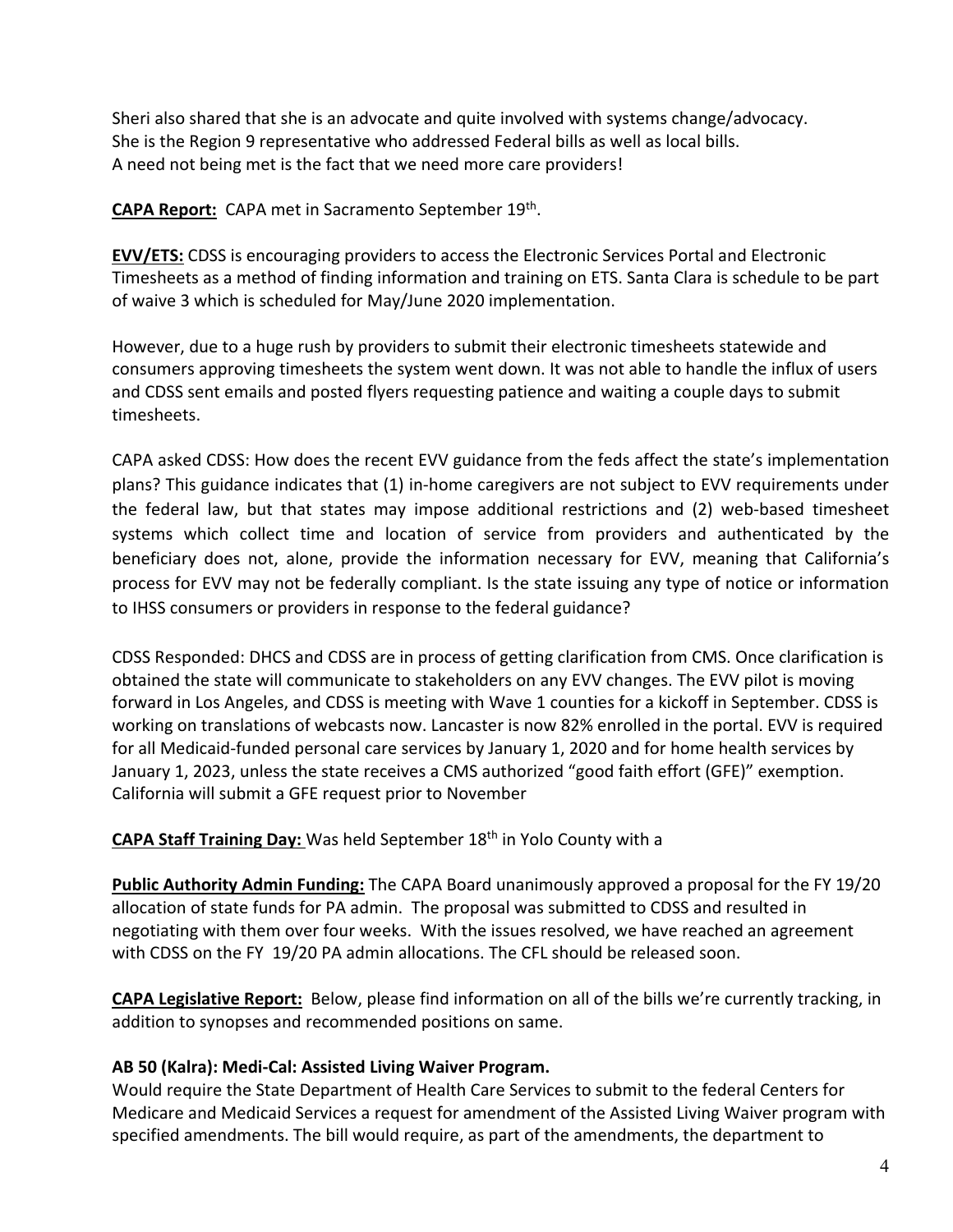increase the number of participants in the program from the currently authorized 5,744 participants to 18,500, to be phased in, as specified. The bill would require the department to increase its provider reimbursement tiers to compensate for mandatory minimum wage increases, as specified. *This bill failed to meet deadline pursuant to Rule 61(a)(12) and accordingly is a 2 year bill. Recommended Position: Support.* 

### **AB 196 (Gonzalez): Paid Family Leave.**

Would revise the formula for determining benefits available pursuant to the family temporary disability insurance program, for periods of disability commencing after January 1, 2020, by redefining the weekly benefit amount to be equal to 100% of the wages paid to an individual for employment by employers during the quarter of the individual's disability base period in which these wages were highest, divided by 13, but not exceeding the maximum workers' compensation temporary disability indemnity weekly benefit amount established by the Department of Industrial Relations. *This bill failed deadline pursuant to Rule 61(a)(10), and accordingly is a two‐year bill. Recommended Position: Watch.*

#### **AB 314 (Bonta): Public employment: labor relations: release time.**

Current law, including the Meyers‐Milias‐Brown Act, the Ralph C. Dills Act, the Trial Court Employment Protection and Governance Act, the Trial Court Interpreter Employment and Labor Relations Act, Judicial Council Employer‐Employee Relations Act, and the Los Angeles County Metropolitan Transportation Authority Transit Employer‐Employee Relations Act, as well as provisions commonly referred to as the Educational Employment Relations Act and the Higher Education Employer‐ Employee Relations Act, regulates the labor relations of the state, the courts, and specified local public agencies and their employees. These acts generally require the public entities in this context to grant employee representatives of recognized employee organizations reasonable time off without loss of compensation or benefits for certain purposes in connection with labor relations, commonly referred to as release time. This bill would prescribe requirements relating to release time that would apply to all of the public employers and employees subject to the acts described above and would generally repeal the provisions relating to release time in those acts. *This bill is currently on the Senate Floor Third Reading File. Recommended Position: Watch.*

#### **AB 315 (Garcia): Local Government: lobbying associations: expenditure of public funds.**

Current law authorizes the legislative body of a local agency to attend the legislature and any committees and to present information regarding legislation that the legislative body deems to be beneficial or detrimental to the local agency. Current law also allows the legislative body of a local agency to enter into an association for these purposes and specifies that the cost and expense incident to the legislative body's membership in the association and the activities of the association are proper charges against the local agencies comprising the association. This bill, with respect to moneys paid to or otherwise received by an association, would prohibit an association of local agencies from expending these moneys for any purpose other than the above described activities and educational activities. *This bill failed deadline pursuant to Rule 61 (a)(11), and accordingly is a two‐ year bill. Recommended Position: Oppose.* 

#### **AB 414 (Bonta): Healthcare coverage: minimum essential coverage.**

Current federal law, the Patient Protection and Affordable Care Act (PPACA), enacts various healthcare coverage market reforms as of January 1, 2014. PPACA generally requires individuals, and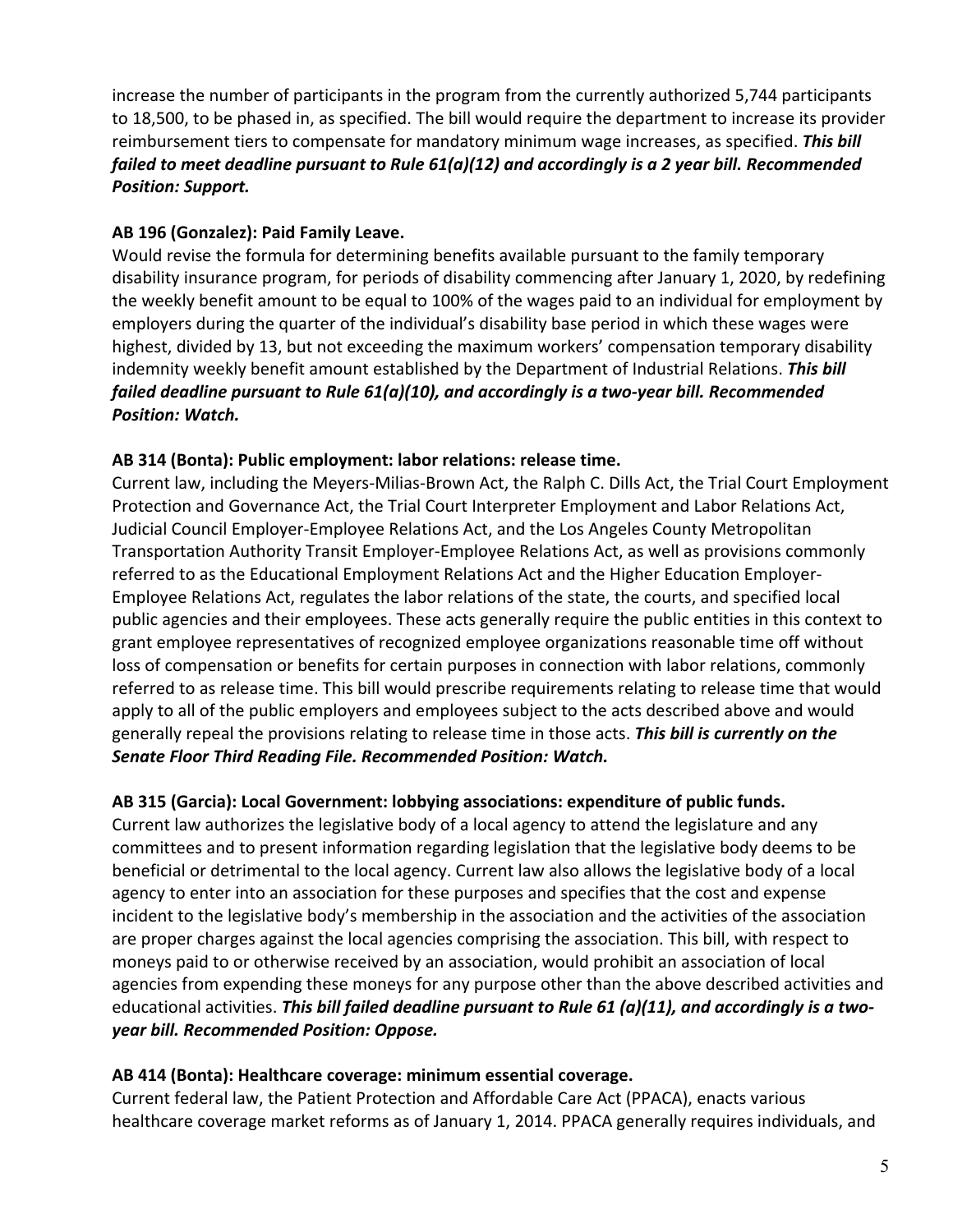any dependents of the individual, to maintain minimum essential coverage, as defined, and, if an individual fails to maintain minimum essential coverage, PPACA imposes on the individual taxpayer a penalty. This provision is referred to as the individual mandate. This bill would require a California resident to ensure that the resident and the resident's dependents are covered under minimum essential coverage for each month beginning after 2019. The bill would impose a penalty for the failure to maintain minimum essential coverage. *This bill is currently on the Assembly Floor awaiting a vote on Concurrence in Senate Amendments. Recommended Position: Watch.* 

#### **AB 426 (Maienschein): In‐Home Supportive Services program.**

Existing law provides for the county‐administered In‐Home Supportive Services (IHSS) program, under which qualified aged, blind, and disabled persons are provided with services to permit them to remain in their own homes. Under existing law, the Medi‐Cal program provides services similar to those offered through the IHSS program, to eligible individuals, with these services known as personal care option services. Existing law requires an applicant for, or recipient of, either of these in‐home supportive services, as a condition of receiving these services, to obtain a certification from a licensed health care professional, as specified, declaring that the applicant or recipient is unable to perform some activities of daily living independently, and that without services to assist the applicant or recipient with activities of daily living, the applicant or recipient is at risk of placement in out‐of‐home care. *This bill passed out of both houses and was enrolled to the Governor on 9/9. Recommended Position: Watch.* 

### **AB 477 (Cervantes): Emergency preparedness: vulnerable populations**.

Current law authorizes cities, cities and counties, and counties to create disaster councils, by ordinance, to develop plans for meeting any condition constituting a local emergency or state of emergency, including, but not limited to, earthquakes, natural or manmade disasters specific to that jurisdiction, or state of war emergency. This bill would require cities, cities and counties, and counties to include representatives from the access and functional needs population, as defined, in the next regular update to their emergency plan, as specified. *This bill was signed into law by the Governor on 9/4/2019 as Chapter 218, Statutes of 2019. Recommended Position: Support***.**

# **AB 567 (Calderon): Long‐term care insurance.**

Would establish the Long Term Care Insurance Task Force in the Department of Insurance, chaired by the Insurance Commissioner or the commissioner's designee, and composed of specified stakeholders and representatives of government agencies to examine the components necessary to design and implement a statewide long‐term care insurance program. The bill would require the task force to recommend options for establishing this program and to comment on their respective degrees of feasibility in a report submitted to the commissioner, the Governor, and the Legislature by July 1, 2021.*This bill passed out of both houses and was enrolled to the Governor on 9/9/2019. Recommended Position: Watch*.

#### **AB 911 (Rodriguez) 911 services: elder adults and persons with disabilities.**

Would require the Office of Emergency Services, in consultation with relevant experts and stakeholders, to develop a plan and timeline of target dates for the testing, implementation, and operation of a statewide system, consistent with the requirements of this bill, that would enable all Californians, including older adults, individuals with disabilities, and other at‐risk persons, to voluntarily provide vital health and safety information to be made available to all first responders in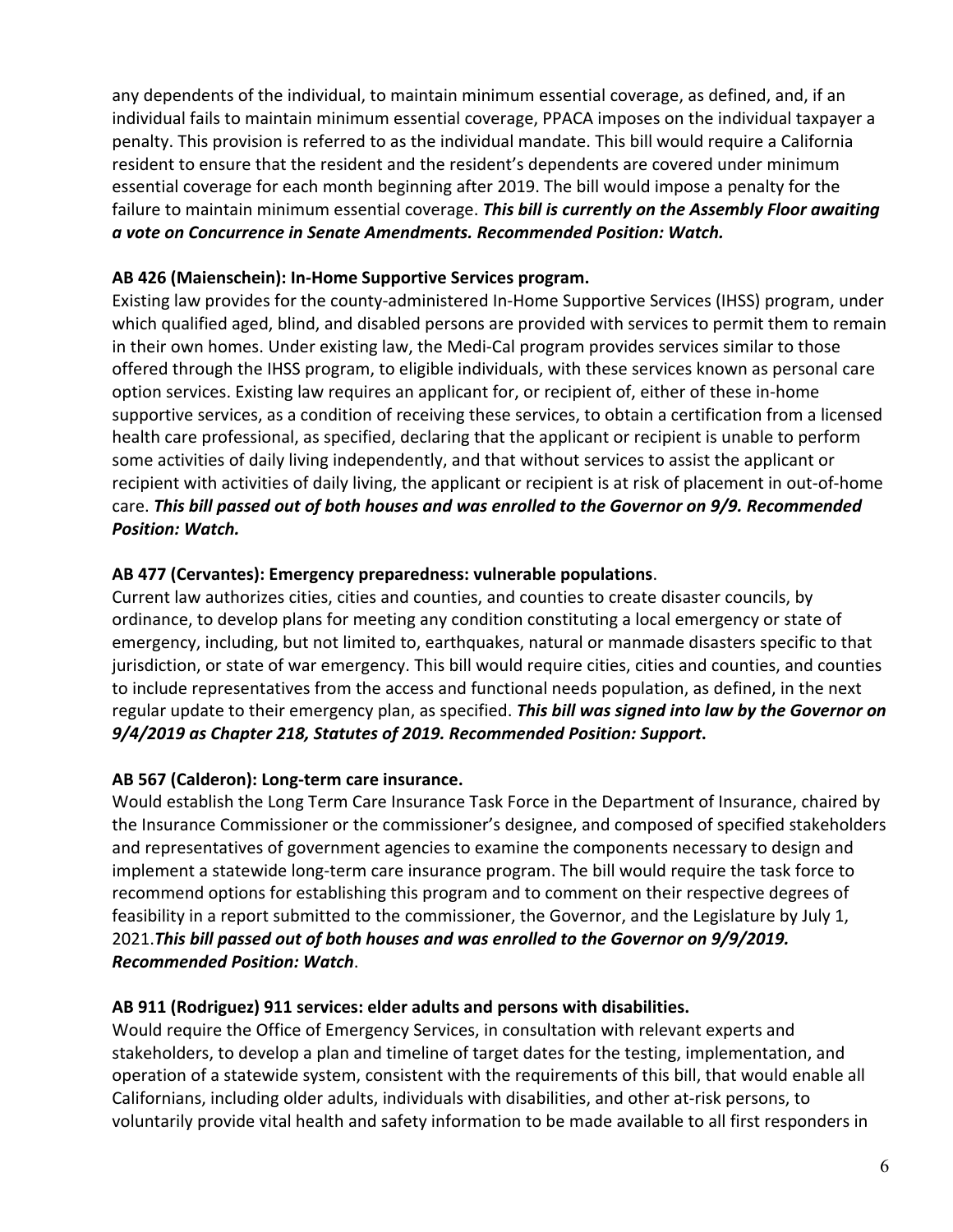an emergency if a "911" call is placed. The bill would make information submitted through the statewide system confidential and not a public record. *This bill passed out of both houses and was enrolled to the Governor on 9/9/2019. Recommended Position: Support.*

# **AB 1042 (Wood): Medi‐Cal: beneficiary maintenance needs: home upkeep allowances: transitional needs funds.**

Would establish eligibility and other requirements for providing the home upkeep allowance or a transitional needs fund to Medi‐Cal patients residing in a long‐term care facility, as specified. The bill would prescribe both general and specific requirements for both facility residents who intend to leave the facility and return to an existing home, who would receive the home upkeep allowance, and for residents who do not have a home but intend to leave the facility and establish a new home, who could establish a transitional needs fund for the purpose of meeting the transitional costs of establishing a home. *This bill failed to meet deadline pursuant to Rule 61 (a)(12) and accordingly is a 2 year bill. Recommended Position: Support.*

### **AB 1088 (Wood): Medi‐Cal: eligibility.**

Would provide that an individual who would otherwise be eligible for Medi‐Cal benefits, but for the state's contribution to their Medicare premium, would be eligible for Medi‐Cal without a share of cost if they otherwise meet eligibility requirements. The bill would authorize the State Department of Health Care Services to implement this provision by provider bulletins or similar instructions until regulations are adopted. The bill would require the department to adopt regulations by July 1, 2021, and to provide a status report to the Legislature on a semiannual basis until regulations have been adopted.

#### *This bill passed out of both houses and was enrolled to the Governor on 9/9/2019. Recommended Position: Support.*

#### **AB 1107 (Chu): Workers Compensation.**

Current law requires, when payment of compensation has been unreasonably delayed or refused, either prior to or subsequent to the issuance of an award, the amount of the payment unreasonably delayed or refused to be increased up to 25% or up to \$10,000, whichever is less, except for unreasonable delay in the provision of medical treatment for periods of time necessary to complete the utilization review process. Current law provides that a determination by the appeals board or a final determination of the administrative director pursuant to independent medical review that medical treatment is appropriate is not conclusive evidence that medical treatment was unreasonably delayed or denied for purposes of imposing those penalties. This bill would exclude a final determination of the administrative director pursuant to independent medical review from the latter provision regarding conclusive evidence that medical treatment was unreasonably delayed or denied. *This bill failed to meet deadline pursuant to Rule 61 (a)(11), and accordingly is a two‐year bill. Recommended Position: Watch.* 

#### **AB 1287 (Nazarian): Universal assessments: No Wrong Door system.**

Current law, including, among others, the Mello‐Granlund Older Californians Act, provides various programs to assist older adults and people with disabilities. These programs include the Aging and Disability Resource Connection program established to provide information to consumers and their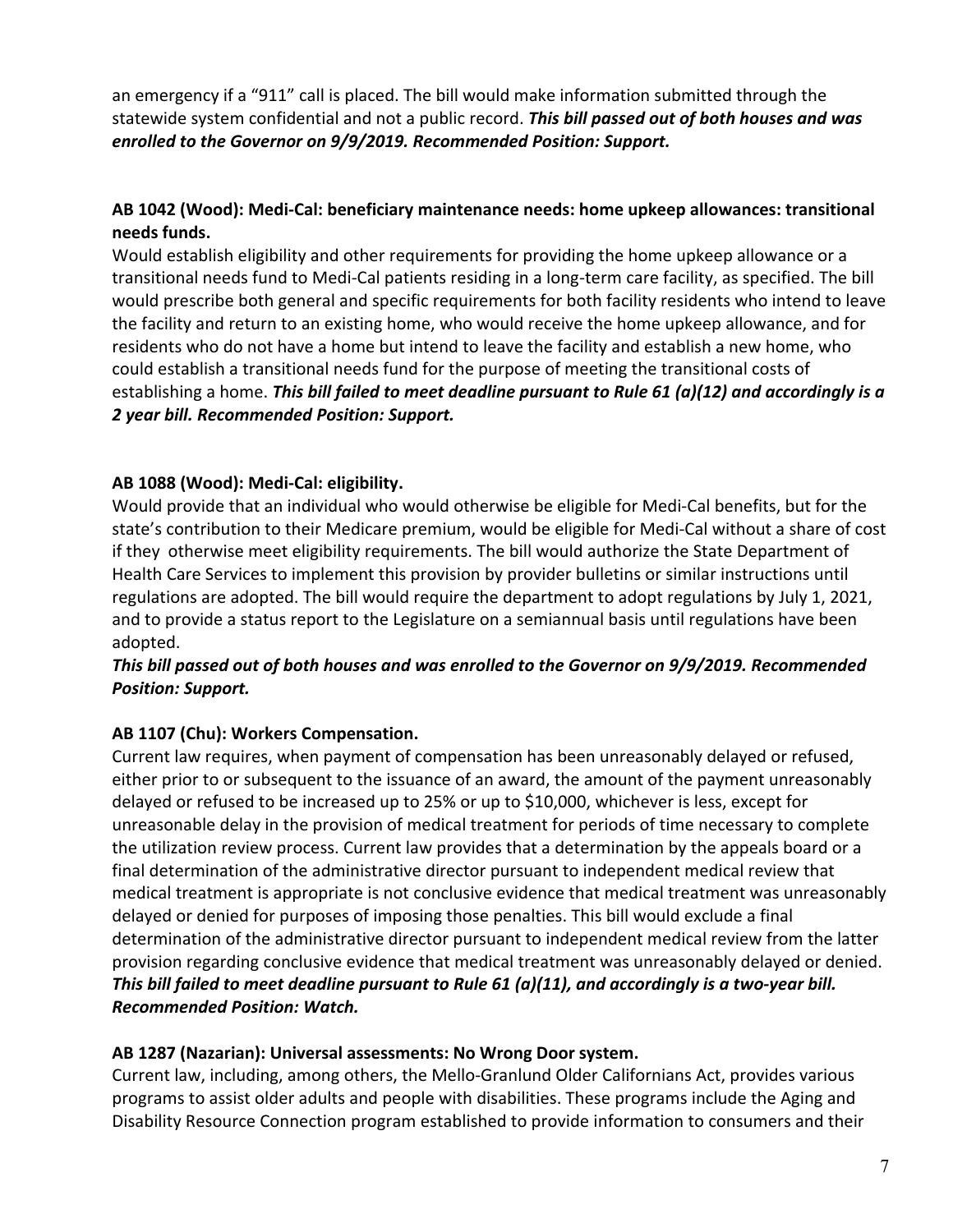families on available long-term services and supports (LTSS) programs and to assist older adults, caregivers, and persons with disabilities in accessing LTSS programs at the local level. This bill would require the California Department of Aging, in partnership with other specified departments and in consultation with stakeholders, to develop a plan and strategy for a phased statewide implementation of the No Wrong Door system, as described, on or before July 1, 2020.*This bill passed out of both houses and was enrolled to the Governor on 9/9/2019. Recommended Position: Watch.* 

### **AB 1382 (Aguiar‐Curry): Master Plan for an Aging California.**

Would require the state to adopt a Master Plan for Aging, emphasizing workforce priorities. The bill would require the Master Plan for Aging to prioritize specified issues related to preparing and supporting the state's paid paraprofessionals and professionals, as well as unpaid family caregivers. These issues would include, but not be limited to, (1) addressing the need for a well-trained and culturally competent paid paraprofessional and professional health care and long‐term care workforce, and (2) developing recommendations regarding the need for high‐quality, affordable, and accessible respite services throughout the state for unpaid family caregivers.*. This bill passed out of both houses and was enrolled to the Governor on 9/9/2019. Recommended Position: Watch.* 

# **AB 1434 (Kalra): Public Social Services: SSI/SSP.**

Current law provides for the State Supplementary Program for the Aged, Blind, and Disabled (SSP), which required the State Department of Social Services to contract with the United States Secretary of Health and Human Services to make payments to SSP recipients to supplement Supplemental Security Income (SSI) payments made available pursuant to the federal Social Security Act. This bill would reinstate the cost‐of‐living adjustment beginning January 1 of the 2020 calendar year. The bill would also require a maximum aid payment provided to an individual or a married couple that does not equal or exceed 100% of the federal poverty level. *This bill was held under submission on the Assembly Appropriations Committee Suspense File. Recommended Position: Support.*

#### **AB 1574 (Mullin): Political Reform Act of 1974: lobbying expenditures.**

The Political Reform Act of 1974 requires lobbyists employed by a lobbyist employer or a lobbying firm to provide a periodic report of the lobbyist's activity expenses and contributions to the employer or firm within two weeks following the end of each quarter. The Act requires lobbying firms, lobbyist employers, and persons who make payments to influence legislative or administrative action of \$5,000 or more in value in any calendar quarter to file with the Secretary of State, during the month after the end of each calendar quarter of a biennial legislative session, reports regarding lobbying expenditures made during the calendar quarter. This bill would, beginning on January 1, 2021, instead require those reports to be filed on a monthly basis. *This bill is currently in the possession of the Assembly Appropriations Committee and is a 2 year bill (although it has not yet been recorded under which rule this occurred.) Recommended Position: Watch.*

#### **SB 167 (Dodd): Electrical Corporations: wildfire mitigation plans.**

Under existing law, the Public Utilities Commission has regulatory authority over public utilities, including electrical corporations and gas corporations. Existing law authorizes the commission to establish rules for all public utilities, subject to control by the Legislature. Existing law requires each electrical corporation to construct, maintain, and operate its electrical lines and equipment in a manner that will minimize the risk of catastrophic wildfire posed by those electrical lines and equipment. Existing law requires the commission, by January 1, 2020, to establish within itself the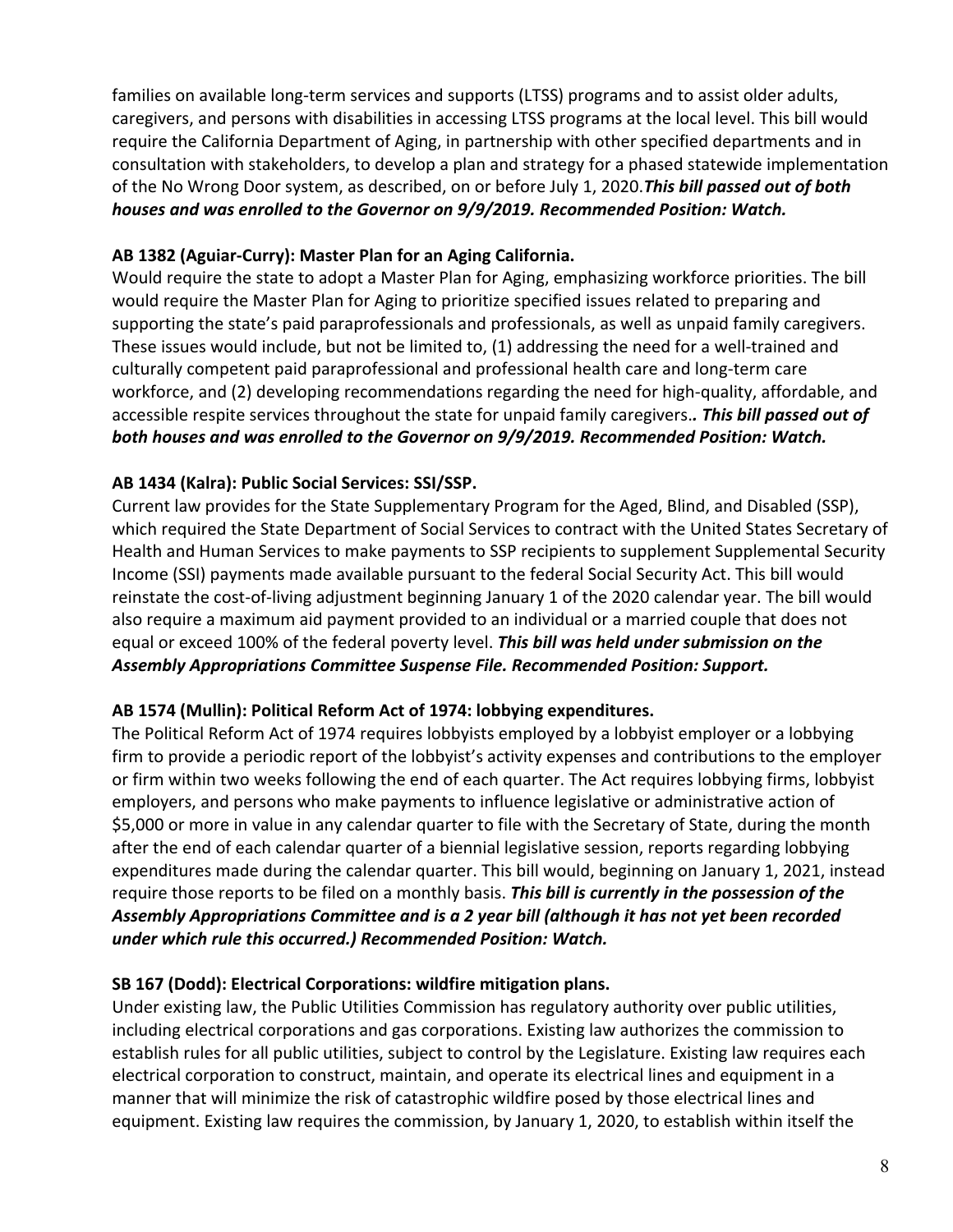Wildfire Safety Division. Existing law requires each electrical corporation to annually prepare and submit a wildfire mitigation plan to the division for review and approval. Existing law requires those wildfire mitigation plans to include specified information, including protocols for disabling reclosers and deenergizing portions of the electrical distribution system that consider the associated impacts on public safety, as well as protocols related to mitigating the public safety impacts of those protocols, including impacts on critical first responders and on health and communication infrastructure. Existing law requires the commission to designate a baseline quantity of electricity and gas necessary for a significant portion of the reasonable energy needs of the average residential customer and requires the commission to establish a standard limited allowance in addition to the baseline quantity of gas and electricity for residential customers dependent on life-support equipment, as specified, which is referred to as a medical baseline allowance.

This bill would require each electrical corporation, as part of those protocols, to additionally include protocols related to mitigating the public safety impacts of disabling reclosers and deenergizing portions of the electrical distribution system that consider the impacts on customers who are receiving medical baseline allowances. The bill would authorize electrical corporations to deploy backup electrical resources or provide financial assistance for backup electrical resources to those customers receiving medical baseline allowances and who meet specified requirements. *This bill passed out of both houses and was enrolled to the Governor on 9/6/2019. Recommended Position: Support.* 

### **SB 214 (Dodd): Medi‐Cal: California Community Transitions program.**

Would require the State Department of Health Care Services to implement and administer the California Community Transitions (CCT) program, as authorized under federal law and pursuant to the terms of the Money Follows the Person Rebalancing Demonstration, to help an eligible Medi‐Cal beneficiary move to a qualified residence, as defined, after residing in an institutional health facility for a period of 90 days or longer. The bill would require CCT program services to be provided by a lead organization, as defined, which would coordinate and ensure the delivery of all services necessary to implement the program. *This bill is currently in the possession of the Assembly Appropriations Committee, where hearing was cancelled by the author. Recommended Position: Support.*

# **SB 228 (Jackson): Master Plan on Aging.**

Would require the Governor to appoint a Master Plan Director and establish an Aging Task Force, consisting of 13 members, with the President pro Tempore of the Senate and the Speaker of the Assembly each appointing 2 members and the Governor appointing 9 members to the task force. The bill would require the director, with the assistance of the task force, to work with representatives from impacted state departments, stakeholders, and other agencies to identify the policies and priorities that need to be implemented in California to prepare for the aging of its population. *This bill is currently on the Senate Floor, awaiting a vote of concurrence in Assembly Amendments. Recommended Position: Support.* 

#### **SB 280 (Jackson) Older Adults and Persons with Disabilities: fall prevention.**

The Mello‐Granlund Older Californians Act establishes the California Department of Aging, and sets forth its duties and powers, including, among other things, entering into a contract for the development of information and materials to educate Californians on the concept of "aging in place" and the benefits of home modification. Current law also establishes the Senior Housing Information and Support Center within the department for the purpose of providing information and training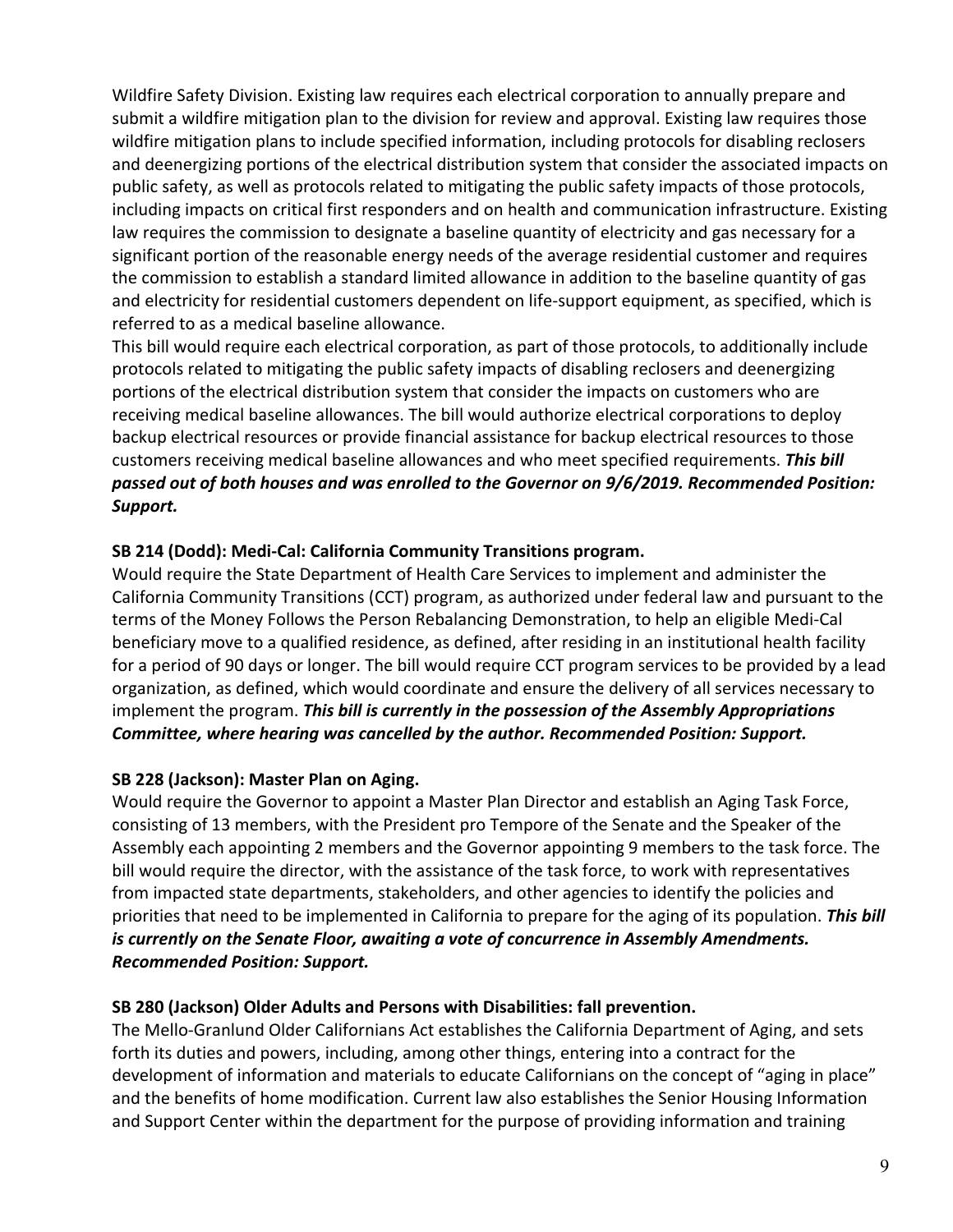relating to available innovative resources and senior services, and housing options and home modification alternatives designed to support independent living or living with family. This bill would repeal those provisions relating to the department's provision of information on housing and home modifications for seniors. *This bill is currently on the Senate Floor, awaiting a vote of concurrence in Assembly Amendments. Recommended Position: Support.* 

### **SB 512 (Pan) Long Term Supports and Services**

Would establish the California Long‐Term Services and Supports Benefits Board (LTSS Board), to be composed of 9 specified members, including, among others, the Treasurer as chair, the Secretary of California Health and Human Services as vice chair, and 3 members to be appointed by the Governor. The bill would require the LTSS Board to manage and invest revenue deposited in the California Long‐ Term Services and Supports Benefits Trust Fund (LTSS Trust), which the bill would create in the State Treasury, to, upon appropriation, finance long‐term services and supports for eligible individuals. The bill would also create, until January 1, 2025, the Long-Term Services and Supports Advisory Committee for the purpose of providing ongoing advice and recommendations to the LTSS Board. *This bill failed to meet deadline pursuant to Rule 61 (a)(12), and accordingly is a 2‐year bill. Recommended Position: Watch.* 

### **SB 611 (Caballero): Housing: Elderly Individuals with Disabilities**

Would establish the Master Plan for Aging Housing Task Force, chaired by the director or their designee, and composed of specified stakeholders and representatives of government agencies to, among other things, identify policy strategies that will help increase the supply of affordable housing for older adults and reduce barriers to providing health care and social services to older adults in affordable housing, and make recommendations to the Legislature. *This bill passed out of both houses and was enrolled to the Governor on 9/6/2019..* **Recommended Position: Watch.** 

# **SB 661 (Hurtado): Long Term Care**

Current law provides various regulatory structures under which long‐term care may be provided to older individuals and individuals with disabilities, including within licensed nursing facilities, residential care facilities for the elderly, and home‐ and community‐based services.This bill would state the intent of the Legislature to enact legislation to address the growing need for long‐term care for seniors and individuals with disabilities in California, and would make related findings and declarations. *This bill is currently in the possession of Senate Rules Committee, awaiting referral.* **Recommended Position: Watch.** 

# **PROGRAMS REPORT**

**Benefits Administration:** There were **11,969** IPs enrolled in the Valley Health Plan with **4,554** of those in the Classic Plan and **7,415 i**n the Preferred Plan in September. There were **12,659** IPs enrolled in the Dental/Vision plans and **584** Smart Pass VTA Cards issued.

#### **Enrollment:**

Number of IPs enrolled: **497**  Number of IPs partially done: **481** Fingerprints: Failed: **8**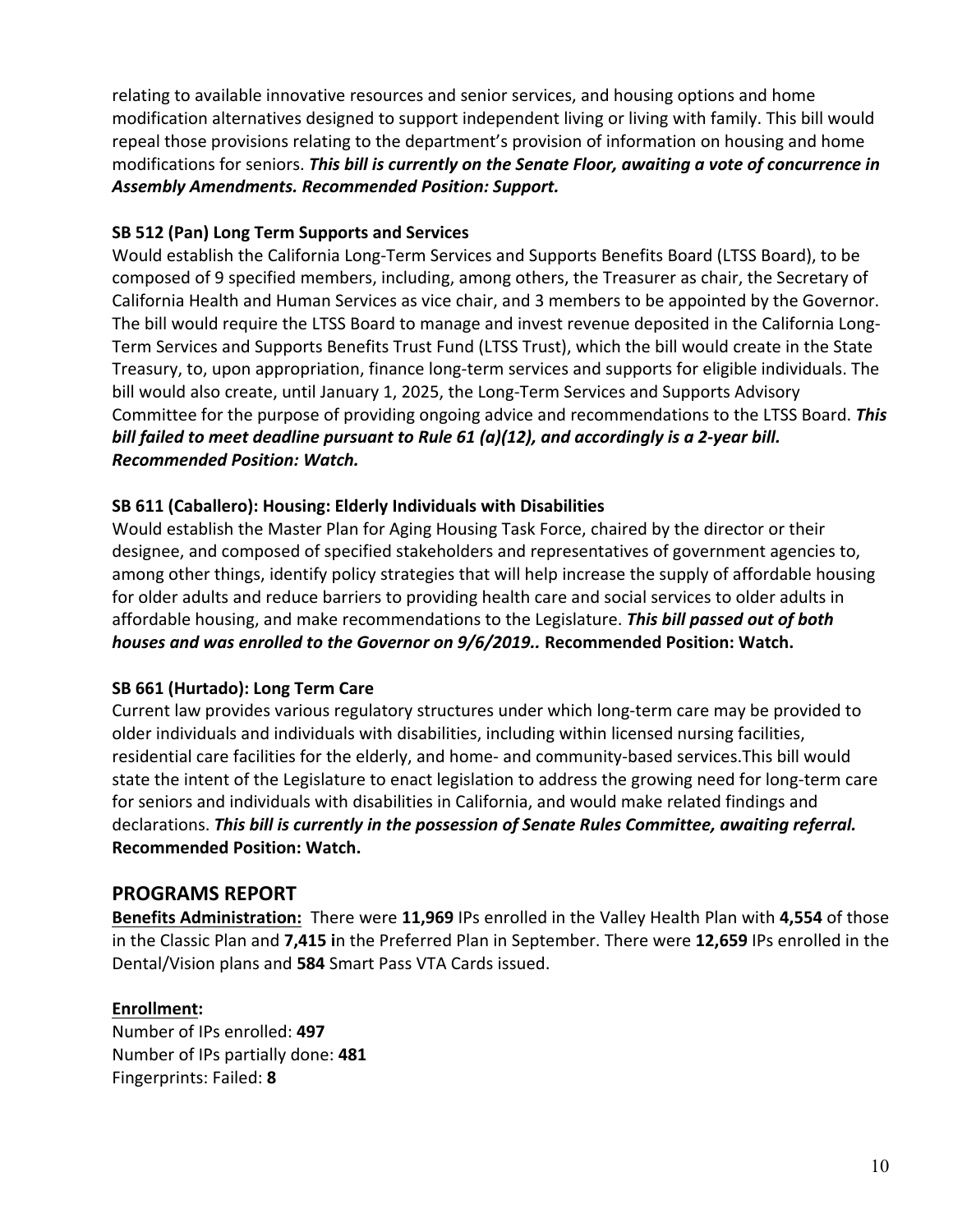Estimated number of individuals attending group enrollment sessions was **50 to 85** per session. Group sessions are generally held on Fridays with approximately **555** attending in September.

**Registry Services:** There are **411** active IPs on the registry and **1,281** active consumers. The registry:

- Completed **60** new consumer intakes and reactivated **72** consumers
- Attained **59** matches
- Provided **596** new interventions

**Care Coaching:** The Registry received **24** referrals for Care Coaching in the month of September.

- There were **39** in‐home visits made.
- Total active consumers **74**
- Total inactive consumers **254**

**Urgent Care Registry** There were **33** hours of urgent care services authorized in September.

**Registry Introductory Training (RIT):** There was **1** RIT sessions held in September.

- Conducted **12** interviews
- Called **56** references
- Completed **40** reference checks
- Added **7** new IPs to the registry

RIT sessions are recruitment training workshops held for individuals who wish to join the registry. This is one of the screening requirements for being added to the registry. Next steps required include checking references, in‐person interview with staff, and completion of mandatory enrollment process which includes DOJ criminal background check. Because of the amount of work required to get someone added to the registry there are generally people being added on a continuous basis. **Public Authority Phone Calls:** The Public Authority handled a total of 4,537 phone calls during September. Breakdown of the calls:

- **Registry 2,448**
- **Enrollment 553**
- **General 126**
- **Benefits 1,215**

**IP Trainings Provided:** There were **17** training classes held in September. A total of 303 class registrations were completed. The Fall Training Semester began September 4<sup>th</sup> and the training schedule is posted on the Public Authority website.

Classes provided were:

| <b>Month</b>     | <b>Class</b>         | Lang       | $#$ of IPs<br>trained |
|------------------|----------------------|------------|-----------------------|
| <b>SEPTEMBER</b> | <b>CPR</b>           | English    | 14                    |
|                  | <b>Personal Care</b> | English    | 23                    |
|                  | <b>Mental Health</b> | English    | 24                    |
|                  | 1st Aid              | English    | 15                    |
|                  | <b>Personal Care</b> | Vietnamese | 19                    |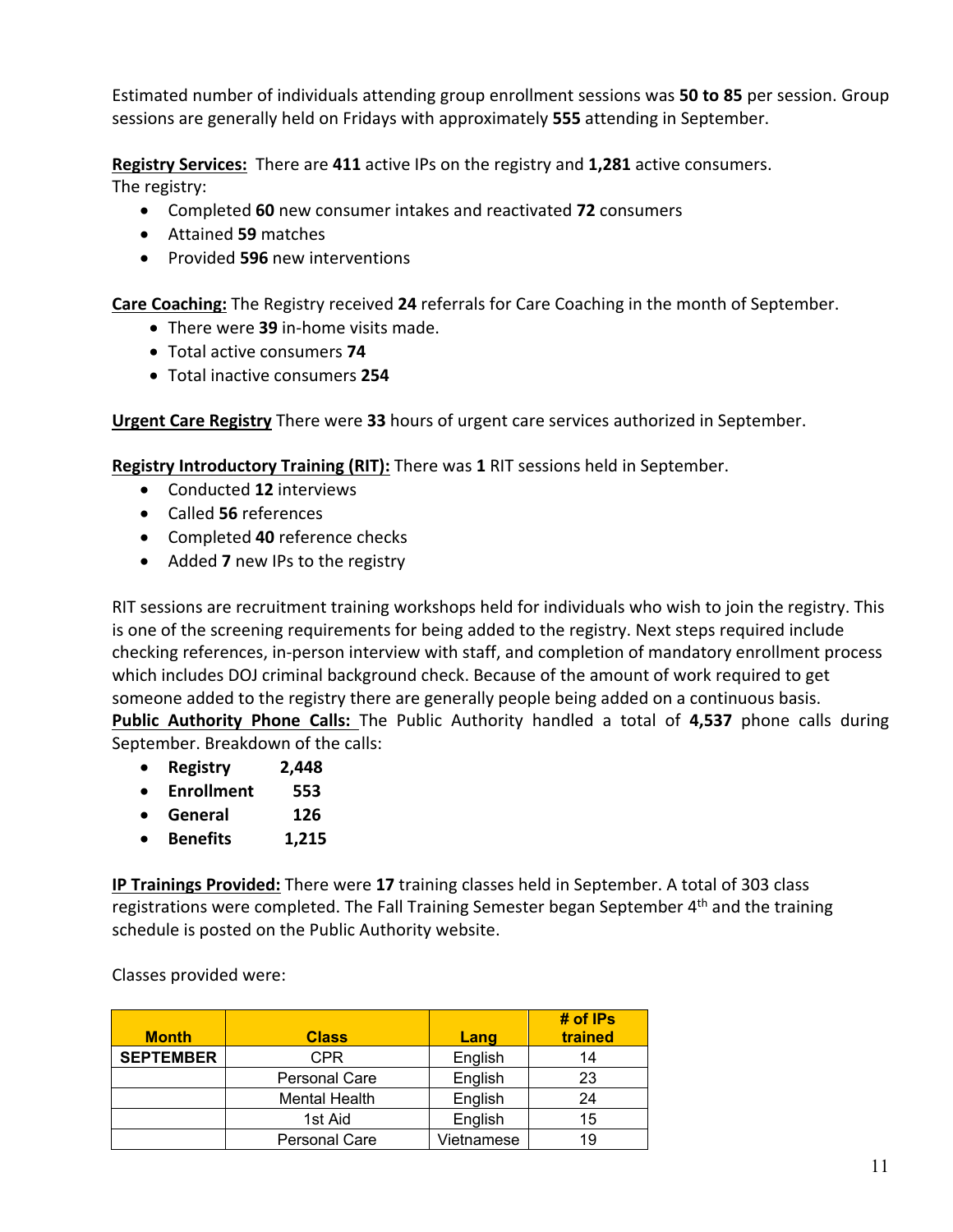|               | <b>CPR</b>                    | English    | 21  |
|---------------|-------------------------------|------------|-----|
|               | <b>Understanding Diabetes</b> | Vietnamese | 10  |
|               | <b>CPR</b>                    | English    | 20  |
|               | Safety & Infection            | Vietnamese | 15  |
|               | <b>Mental Health</b>          | Vietnamese | 12  |
|               | <b>Mental Health</b>          | English    | 21  |
|               | <b>Understanding Diabetes</b> | English    | 6   |
|               | Last Phase                    | English    | 22  |
|               | Safe Lifting                  | English    | 14  |
|               | <b>Skilled Care Provider</b>  | English    | 28  |
|               | <b>CPR</b>                    | Spanish    | 9   |
|               | Personal Care                 | Mandarin   | 16  |
| <b>Totals</b> |                               |            | 289 |

**Over Time Training:** There was **8** IP who was provided training/counseling on overtime issues and how to properly complete their timesheet.

**Timesheet Training Video on PA Website:** The Public Authority developed a great new video that instructs providers on how to complete their timesheets and prevent OT issues. It is quite thorough and easy to understand. The video was viewed **5,792** times during September. The video can be viewed at: http://www.pascc.org/services/TimeSheetVid.html. This will be removed from the website when the transition to electronic timesheets begins in Santa Clara County next May.

**Staffing:** The Public Authority is recruiting to hire a Care Coordinator to replace Tu Ha whose last day was October 4th. We have a new hire scheduled to start on November 1st.

**Electronic Time Sheets:** Santa Clara County has **37.6%** of IPs opted for electronic timesheets. These help to simplify and ensure timesheets don't have errors and are processed quicker. And direct deposit has increased participation rate to **45.4 %** ensuring IPs get paid much quicker. PA staff is encouraging new IPs and others they talk with to enroll in ETS and DD in order to prevent delays in getting paid. It is included as part of the enrollment orientation as well. CDSS now publishes a monthly Excel report of statistics that includes county data and statewide comparisons: http://www.cdss.ca.gov/inforesources/IHSS/Program-Data

**Sick Leave Update:** A total of **24,658** active IPs have accrued 8 hours of sick leave, **798 (3.2%)** of them have claimed some hours, **662** have claimed all 8 hours so far this fiscal year.

**California IHSS Consumer Alliance Report (CICA):** Janie Whiteford reminded everyone about the monthly CICA call that is scheduled the 3<sup>rd</sup> Wednesday of the month. Please try to attend via teleconference.

Janie also thanked Mary for forwarding all the CICA emails and emails pertaining to upcoming events and calls. Janie asked if we could put on next month's agenda the topic of hosting a Centralized Regional Meeting. Janie would like feedback and support from the AB members. Janie would take the lead on this and would like to see this happen next year in the summer or fall of 2020. We will discuss in further detail next month.